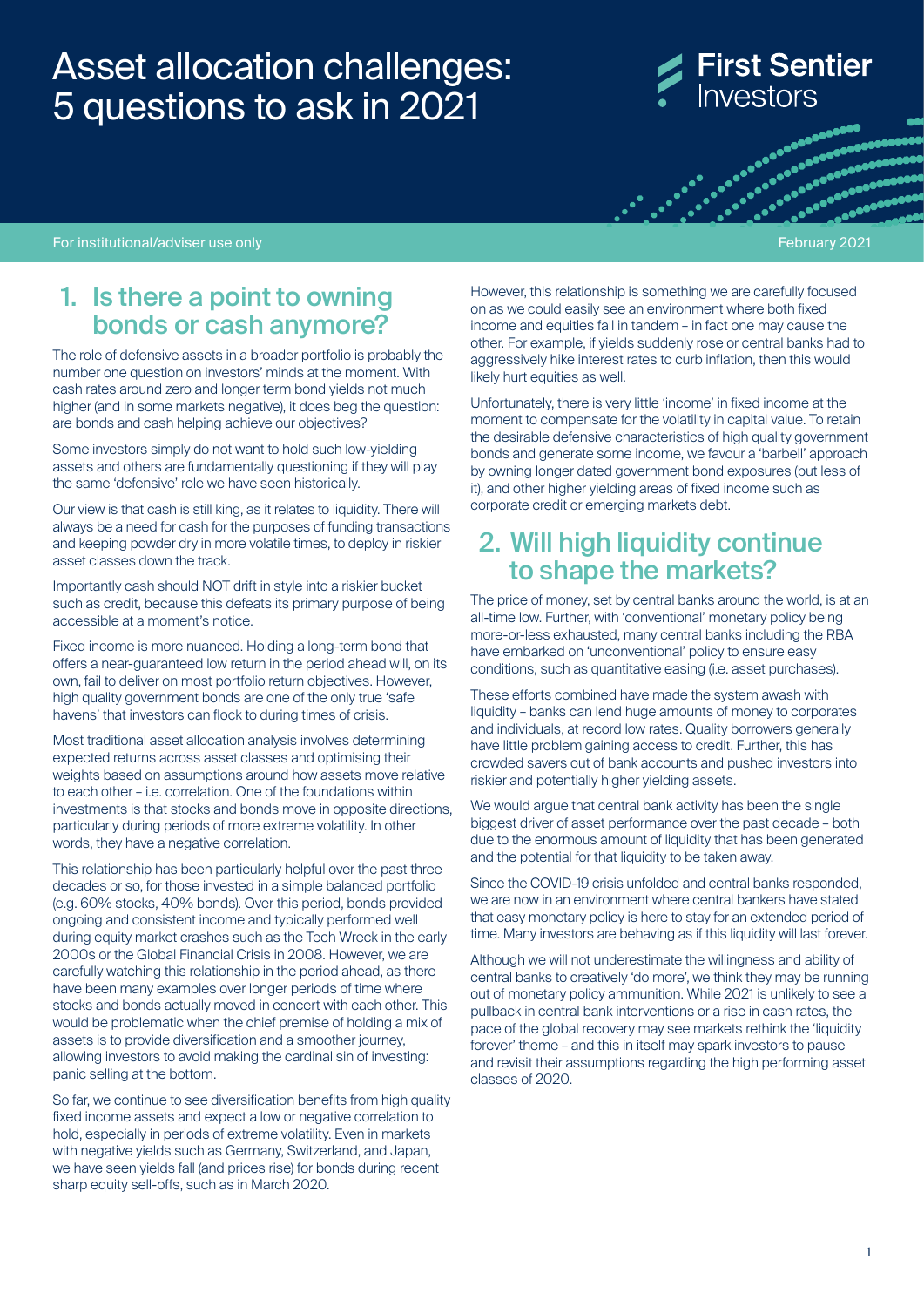### 3. Can the good times in equities continue?

While it seems like equities have been on a raging bull run for a long time, let's not forget how much they dropped as the COVID crisis unfolded. At its low on 23 March 2020, the ASX 200 had fallen more than 36% from its peak on 20 Feb – an astounding move that was similar to other markets.

The recovery in equity markets has been highly uneven, with US tech companies leading the charge: over the past 12 months, the NASDAQ is up by nearly 46%; the ASX 200 slightly down (-2%), the European bourses marginally up by 1%, and the UK down by almost 7% (as at 24 Feb 2021)<sup>1</sup>.

Further, there has been a large bifurcation between the winners and losers – both at the sector level and individual company level. While it's hard to avoid the constant 'equities reach all-time highs' headlines, it's important to note that it hasn't universally been 'good times' for equities.

In times like this, it's useful to remember the fundamentals of investing. Stocks should converge on their intrinsic value – in other words, they are only worth the present value of future earnings. The key variables then are:

- 1. future earnings or earnings growth, and
- 2. the discount rate.

The price paid for a stock really should be anchored to the intrinsic value of a company, however, equity markets value companies based on multiples of current earnings. Multiples for equities ebb and flow depending on a wide range of factors. Generally speaking, though, when multiples are higher than average, stocks are seen to be 'overvalued' and when lower than average are seen to be 'undervalued'.

The key point here, however, is that we don't know for sure, in advance, whether a single stock or a broad market index is cheap or expensive, because we don't know for sure what earnings are going to do. If earnings growth increases more than expectations, then a high multiple should normalise (the 'E' in a Price/Earnings ratio increases).

In the absence of strong earnings growth to justify high multiples, the current high equity returns may become lacklustre in the period ahead.

As it relates to the discount rate, it's clear that the risk-free rate in most developed markets has fallen to all-time or near all-time lows, which means that future earnings and dividends for companies can be discounted at lower rates, thereby boosting the current value. Further, this low rate has made it easier for companies to issue and refinance debt, often with all-time low interest payments.

In other words, companies can fund their operations and longer term projects very cheaply and increase leverage, while retaining their ability to pay off debt. So, as it relates to the falling and low discount rate, this has been a strong positive driver of valuations and justifies some of the multiple expansion. However, given the rock-bottom level of cash rates and bond yields, we don't anticipate this trend to continue.

In fact, any future increase in these rates should have the opposite effect, which could correct equity prices rapidly if the market begins pricing in this outcome.

One of the most influential investors of all time, Ben Graham, famously said, "In the short run, the market is a voting machine but in the long run it is a weighing machine"<sup>2</sup>. There are many equity market participants out there focused on short term profits and others simply don't know what else to do with their money. The shenanigans seen recently in Gamestop and other Reddit-fuelled retail darlings certainly feels like late-cycle bubbly market behaviour.

So, there is no doubt the technical trend is strongly in favour of equity markets – there's more voting than weighing going on at the moment, in our view. Ultimately, we think fundamentals and valuations matter and that is the basis on which we are positioning portfolios.

### 4. Is inflation off the agenda for the foreseeable future?

If there is a near-unanimous consensus macro view out there, it would be that inflation will be low for an extended period of time. Given the conditions for high inflation don't currently appear to be present, we would agree.

Central banks kept monetary policy extraordinarily loose over the past decade and have printed money at a record pace, but were still unable to generate much, if any, inflation in developed markets. The current global recession makes the prospect of inflation less likely than deflation at the moment.

However, this is precisely the sort of asymmetric risk that we look out for when managing a multi-asset portfolio, particular to a 'real' objective. A sudden and unexpected inflation shock would likely be painful for both fixed income and risk assets, simultaneously.

While predicting future inflation has always been extremely difficult, a couple of changes have occurred recently that further complicate things. First, one of the staples of modern economic theory – and a key page out of a central banker's playbook - has been the concept of the "Phillips curve".

In essence, this captures the trade-off between inflation and unemployment. Logically, when an economy reaches capacity and has low unemployment, that typically leads to higher inflation. Conversely, when unemployment falls and extra slack builds up in an economy, then that leads to lower inflation.

However, in recent years, unemployment rates have continued to fall around the developed world, particularly in the US, while inflation has hardly budged. It seems like the Phillips Curve is broken. There are many theories why this is the case but it means that one of the more reliable indicators of future inflation (i.e. low unemployment) may not be particularly useful for predicting inflation going forward.

The other big change relates to central bank activity and how responsive they may (or may not) be to a pick-up in inflation. Again, typically central bankers are obsessed with fostering price stability – it's usually the main aspect of their mandate. Therefore, at the first sign of a potential rise in inflation above target, we have historically seen monetary policy tighten to keep a lid on things – this has been the playbook since inflation got somewhat out of control in the late 1970s and early 1980s.

However, recent guidance from the world's central bankers – including the RBA – has been that cash rates will remain anchored at or near zero for an extended period of time. Importantly, central bankers at the Federal Reserve in the US have indicated that they don't plan on responding to inflation for some time once it hits their 2% target in an attempt to offset periods of low inflation.